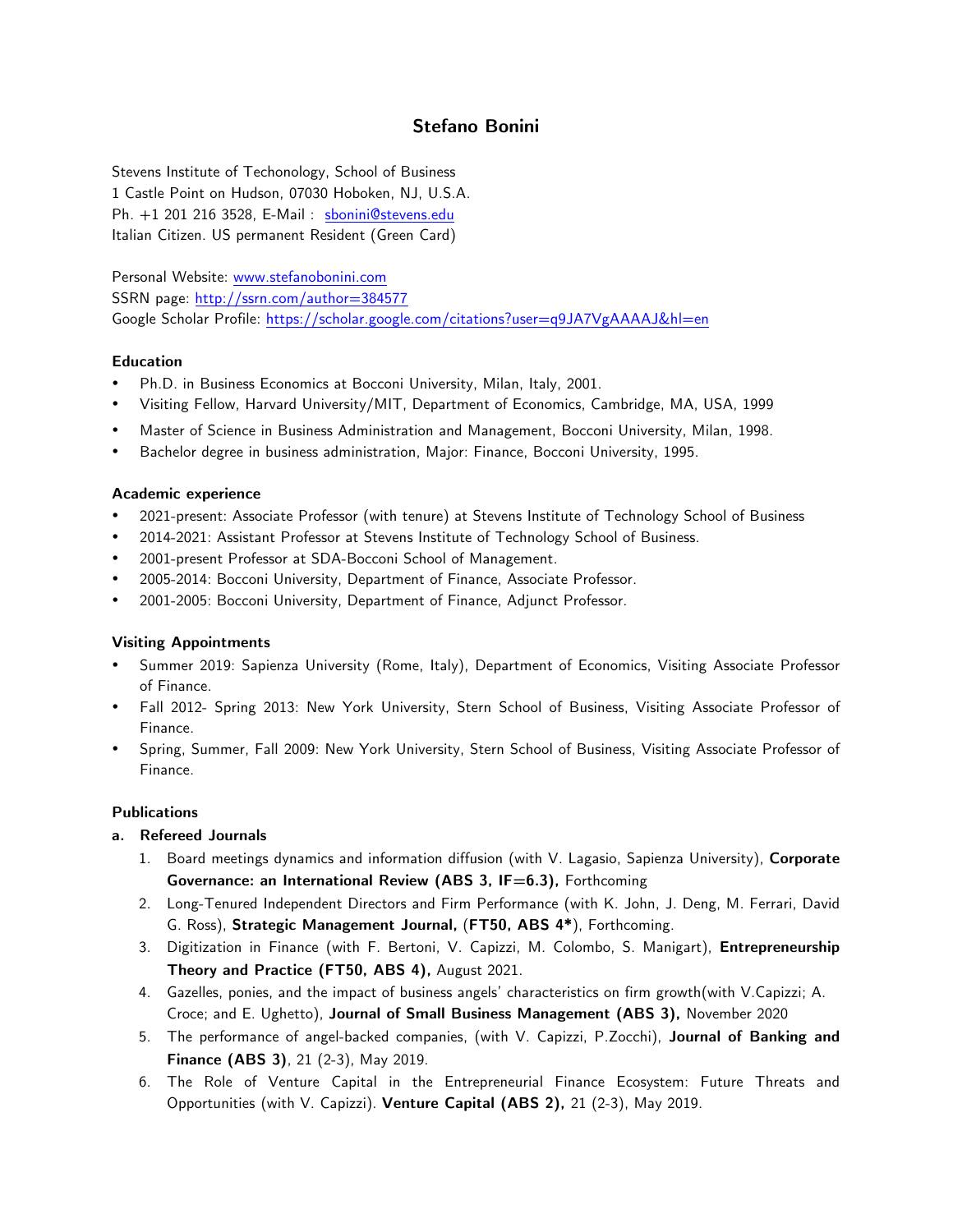- 7. Emerging trends in entrepreneurial finance (with V. Capizzi, D. Cumming). **Venture Capital (ABS 2)**, 21 (2-3), May 2019,
- 8. Angel Network Affiliation and Business Angels' Investment Practices (with V. Capizzi, M. Valletta, P. Zocchi). **Journal of Corporate Finance (ABS 4)**, June 2018
- 9. Does post-IPO M&A activity affect firms' profitability and survival? (with V. Capizzi, G, Giudici) **Journal of Financial Management, Markets and Institutions (ABS 1),** 1/2018
- 10. Credit Market Concentration, Relationship Lending and the Cost of Debt (with A. Dell.Acqua, M. Fungo and V. Kysucky), **International Review of Financial Analysis (ABS 3),** May 2016
- 11. Do firms hedge translation risk? (with M. Dallocchio, P. Raimbourg, A.Salvi), **Journal of Financial Management, Markets and Institutions (ABS 1),** 2/2016
- 12. Secondary Buy-Outs: operating performance and investment determinants, **Financial Management (ABS 3),** Winter 2015.
- 13. A, B or C? Experimental tests of IPO mechanisms (With O. Voloshyna), March 2013, **European Financial Management (ABS 3)**.
- 14. The effects of Venture Capitalists on the Governance of firms (With S. Alkan) 2012, **Corporate Governance: an International Review (ABS 3)**.
- 15. Corporate Scandals and Capital Structure (with D. Boraschi), 2011, **Journal of Business Ethics (FT 50)**.
- 16. The Macro and Political Determinants of Venture Capital Investments around the World (with S. Alkan), 2011, **Small Business Economics (ABS 3)**.
- 17. Target price accuracy in equity research, (With R. Bianchini, A. Salvi, L. Zanetti), 2010, **Journal of Business, Finance and Accounting (ABS 3)**.

# **b. Book Chapters**

- 1. The role of angel syndicates on the demand and supply of informal venture capital (with V. Capizzi), 2019, in New Frontiers in Entrepreneurial Finance, **World Scientific Publishing**.
- 2. Institutional investors and corporate governance (with V. Capizzi), 2017, in Handbook of Research on Entrepreneurship and Corporate Governance, **Edward Elgar Press**.
- 3. The causes and financial consequences of corporate frauds (with D. Boraschi), 2012, in Entrepreneurship, Finance, Governance and Ethics, R. Cressy, D. J. Cumming, C. Mallin eds, **Springer Press**.
- 4. The development of Venture Capital. December 2011, in "Handbook of Venture Capital and Private Equity", Douglas Cumming editor, **Oxford University Press**.

#### **c. Papers under review**

- 1. Fundamentals, Analysts and and Portfolio Selection: a Machine Learning Approach (with M. Simaan, Stevens Institute of Technology; M. Gultekin, UNC and T. Shofi, RPI), **under review Review of Financial Studies (FT50, ABS 4\*).**
- 2. Dark Trading and the Exchanges Switches (with Eleni Gousgounis, CFTC; Filippo Pavesi, LIUC; and A. Taatian, Stevens Institute of Technology), **under review Journal of Financial Markets (ABS 3).**
- 3. Homophily and corporate decisions: evidence from mergers & acquisitions (with M. Vaidya, Stevens Institute of Technology) , **under review, British Journal of Management (ABS 4)**
- 4. Option to Abandon, Syndication and Investment Return (with S. Banerjee, Stevens Institute of Technology and Thorsten Janus, University of Wyoming), under review, **Journal of Banking and Finance (ABS 3)**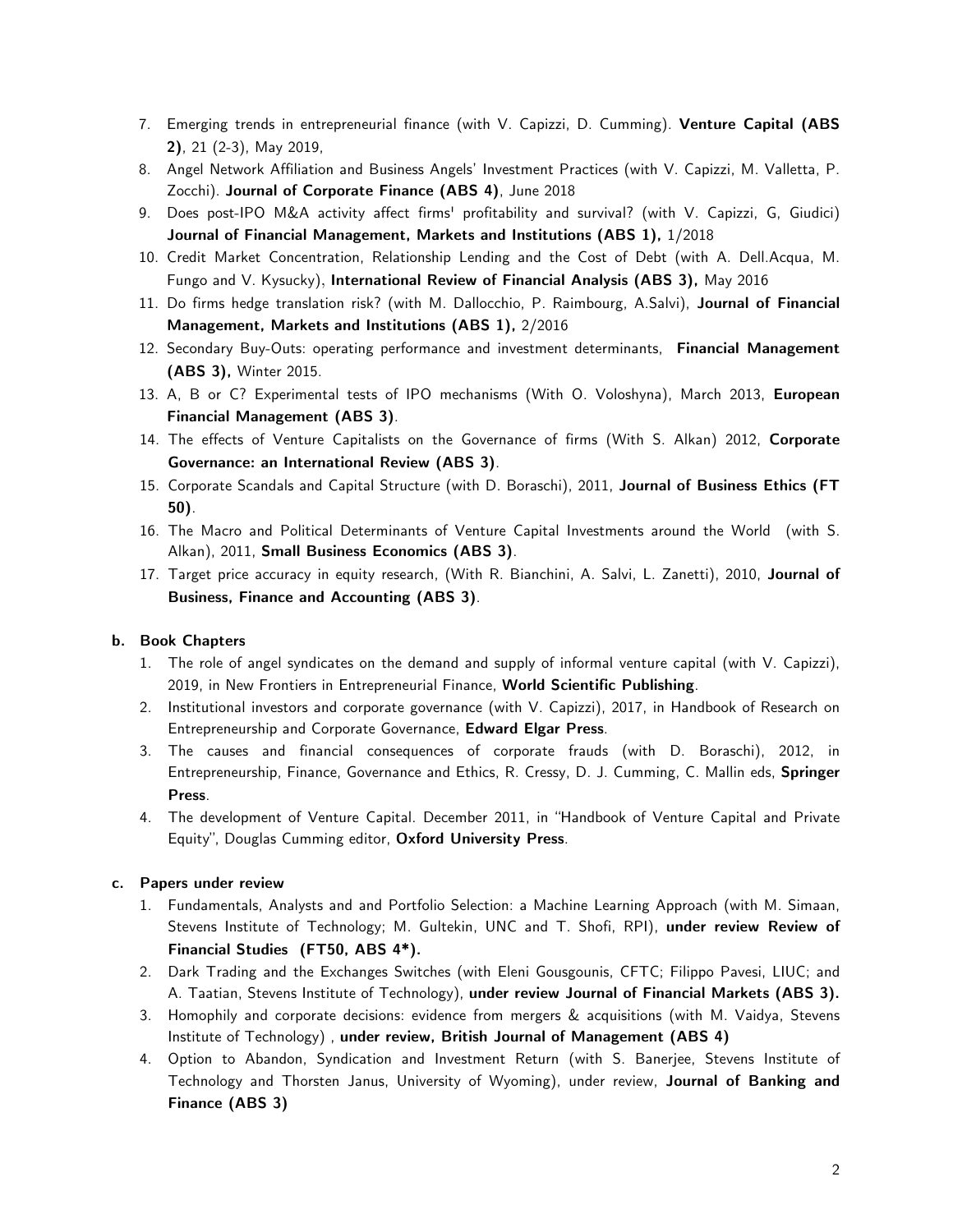- 5. Play On: A Natural Experiment on Definitivity Avoidance (with Filippo Pavesi, LIUC; Thomas Bassetti, University of Padova and Fausto Pacicco LIUC), under review, **Journal of Economic Behavior and Organization,** (**ABS 3**).
- 6. Dual Holding and Bank Risk, (with A. Taatian, Stevens Institute of Technology), **International Review of Financial Analysis**, **(ABS 3)**
- 7. Do valuation models affect analysts' forecasts? (with Alexander Kerl, Giessen University). **Conditionally accepted**, **Journal of Financial Management, Markets and Institutions,** (**ABS 2**).

# **d. Advanced working papers**

- 1. What is the Value of Analysts research? (with S. Bharath, Arizona State University)
- 2. Heterogeneity in CDS coverage (with S. Banerjee and M. Vaidya, Stevens Institute of Technology)
- 3. Private ratings (with S. Bharath, Arizona State University)
- 4. Dual Holders as control mechanism: Evidence from Leveraged Buyouts (with A. Taatian, Stevens Institute of Technology)
- 5. Business angels, crowdinvesting and start-up financing funding gap. (with V. Capizzi, SDA Bocconi Business School; F. Pavesi, LIUC; and G. Giudici, Politecnico di Milano)

# **Research awards**

- October **2021**: Financial Management Annual Conference, Best Paper Award (Runner-up)
- November **2019**: Puebla Mexico, The Econometric Society American Conference, Honorable mention.
- June **2015**: Amsterdam, EFMA Conference Best paper award (Runner-up)
- May **2014**: Tokyo, FMA Conference Best paper award (Runner-up)

# **Conference Presentations**

# **2021**

American Finance Association (AFA/ASSA meeting), Chicago (virtual), FMA European Conference, EFMA Annual Conference, FMA Annual Conference.

# **2020**

Corporate Governance: an International Review Special Issue Symposium, Boca Raton, FL; FMA Annual Conference, New York (virtual); FMA European Conference, Cyprus (postponed); EFMA Annual Conference Lisbon (postponed)

# **2019**

The Econometric Society, South America Meeting, Puebla (Mexico); Academy of Behavioral Finance Annual Meeting, New York; FMA New Orleans; FMA European Conference Glasgow; Alternative Finance Conference with Journal of Corporate Finance Special Issue, Birmingham.

# **2018**

FMA San Diego; FMA European Conference Kristiansand; EFMA Annual Conference Milan; Emerging Trends in Entrepreneurial Finance Hoboken  $(NJ)$ ; 3<sup>rd</sup> Entreprenurial Finance Conference Milan.

# **2017**

FMA Boston; FMA European Conference Lisbon; EFMA Annual Conference Athens; Emerging Trends in Entrepreneurial Finance Hoboken (NJ); 2<sup>nd</sup> Entreprenurial Finance Conference Ghent.

# **2016**

American Accounting Association Annual Conference, New York; FMA Las Vegas; FMA European Conference Helsinki; MFS Annual Conference Stockholm

# **2015**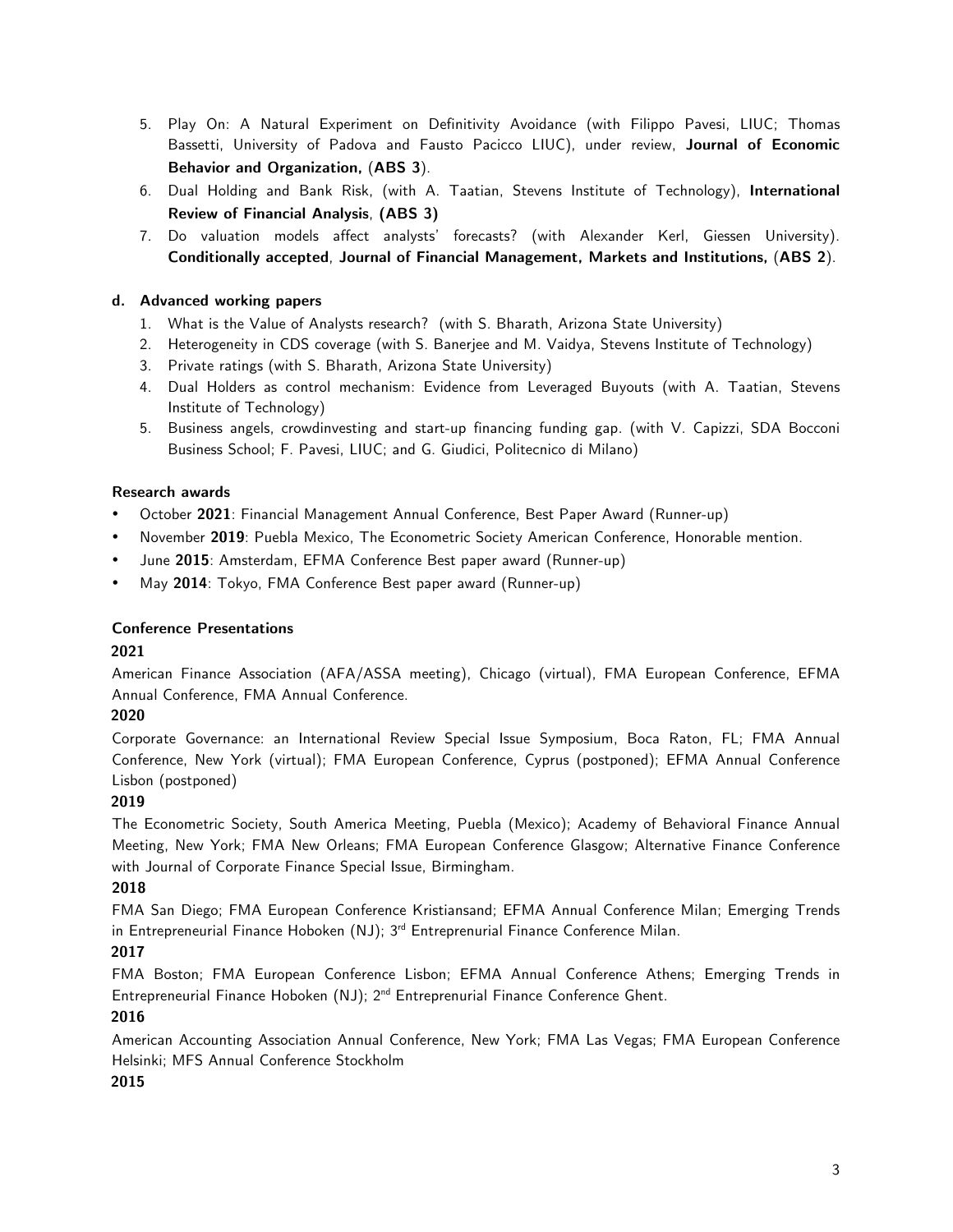American Accounting Association Annual Conference, Chicago; FMA Annual Conference Orlando; Applied Finance Conference New York, EFMA 2015 Amsterdam.

### **2014**

NBER Summer Institute, Cambridge, MA; FMA Tokyo; MFS Annual Conference Prague; Applied Finance Conference New York, EFMA 2014 Rome.

# **2013**

NBER Summer Institute, Cambridge, MA; Stevens Institute of Technology, Howe School of Management invited faculty seminar; FMA Chicago; FMA Europe, Luxembourg; European Accounting Association Conference, Paris.

# **2012**

Argentum Private Equity Symposium, Bergen; EFMA 2012, Barcelona; FEBS 2012, London.

# **2011**

FMA, Denver (2 papers); IFABS 2011 conference, Rome; EFMA, Braga.

# **2010**

International corporate finance and governance conference Twente (NL);  $8<sup>th</sup>$  EUOROFIDAI-AFFI International Paris Finance Meeting; European Winter Finance, Andermatt; European Financial Management Symposium 2010, Montreal; IRMC Florence 2010; Law, Ethics and Finance Conference Toronto;

#### **2009**

Invited seminar, NYU Pollack Center for Law and Finance (Spring and Fall); Invited Panelist, Columbia University, Global China Connection Roundtable; Forecasting Financial Markets Luxembourg; IRMC Venice; EFMA Milan; FMA Reno.

#### **2008**

FMA Dallas; FMA-Asian conference Yokohama; AFFI conference Lilles; IRMC Florence; EFMA Athens (2 papers); The Swiss Society for Financial Market Research, Zurich.

# **2007**

EFMA Wien (2 papers); 6<sup>th</sup> International Middle Eastern Economic Association Conference, Dubai.

# **2006**

CRSP Forum Chicago; 4<sup>th</sup> Portuguese Finance Network Conference, Oporto; The 30<sup>th</sup> Journal of Banking and Finance Conference, Beijing, China;

# **2005**

FMA -Asian Conference, Kuala Lumpur, EFMA Milan; 25th International Symposium on Forecasting, San Antonio; The Academy of Entrepreneurial Finance, Laredo.

#### **Faculty seminars and invited presentations**

# **2020**

HHL Leipzig Graduate School of Management (Faculty Seminar)

# **2019**

NYU Pollack Center invited presentation, New York, NY; Florida Atlantic University (Faculty seminar); Sapienza University (Faculty Seminar), Rome, Italy.

# **2016**

Catholic University – Busch School of Business, Washington (Faculty seminar); Maastrich School of Business (Faculty seminar); Verona University

# **2014**

Argentum Private Equity Symposium (keynote speaker and panelist), Bergen; Schulich School of Business (Faculty seminar); Bloomberg conference Financial Markets, Zagreb School of Economics (Keynote panelist). **2013**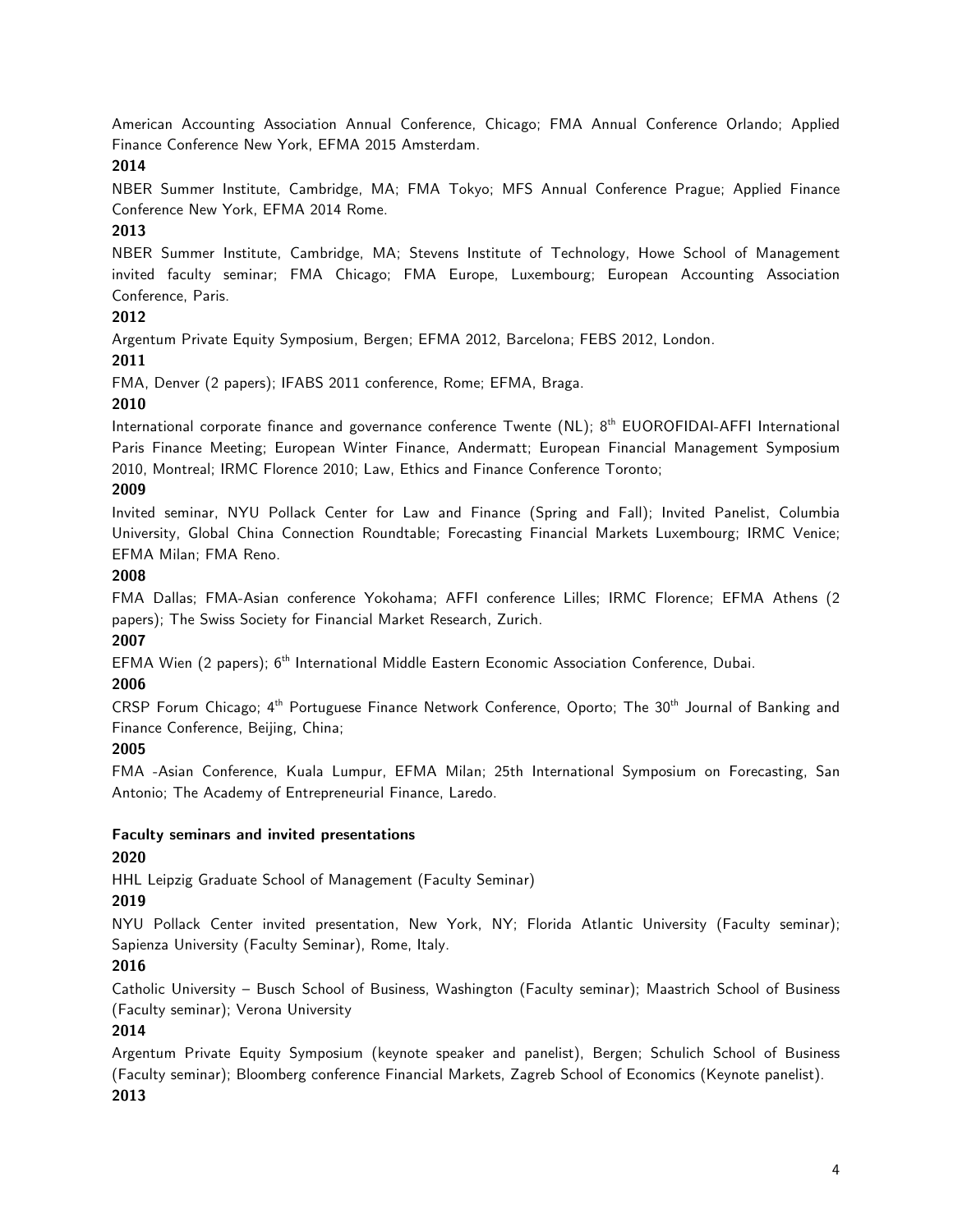NYU Pollack Center invited presentation, New York, NY; Giessen University Conference on "Communication in Capital Markets" Keynote Speaker; Luxembourg School of Finance invited seminar.

#### **2012**

Keynote panelist, Bloomberg conference on the financial crisis, Zagreb School of Economics; ; Invited Department Seminar SUNY at Buffalo.

### **2011**

Invited Speaker, Financing Innovation Conference, The George Washington University, Washington DC; Invited Department Seminar Hofstra University (New York).

#### **Dissertations chaired**

- Meghana Vadya (Stevens Institute of Technology). Expected completion : Spring 2022
- Ali Taatian (Stevens Institute of Technology). Placement: Mosaic, 2021
- Diana Boraschi Diaz (Bocconi University). Placement : INCAE, 2009
- Olena Voloshyna (Bocconi University) Placement: Bank of Austria, 2007
- Senem Alkan Aktuccar (Bocconi University). Placement: Zodiac Aerospace, 2006

#### **Professional activity**

#### **a. Conference Organizer and Chair**

- Emerging Trends in Entreprenurial Finance, 3rd Edition (**2020**), Stevens Institute of Technology, Hoboken, NJ, USA (Postponed)
- Emerging Trends in Entreprenurial Finance, 2nd Edition (**2018**), Stevens Institute of Technology, Hoboken, NJ, USA
- Emerging Trends in Entreprenurial Finance, 1<sup>st</sup> Edition (2017), Stevens Institute of Technology, Hoboken, NJ, USA

#### **b. Guest Editor**

- Entrepreneurship Theory and Practice (**FT50**), Special Issue, **2021**.
- Venture Capital: An International Journal of Entreprenurial Finance (**ABS 2**), Special Issue **2019**.

#### **c. Associate Editor Positions**

- Journal of Small Business Management (**ABS3**), **2018-present**
- Venture Capital: An International Journal of Entreprenurial Finance (**ABS 2**), **2020 - present**

#### **d. Scientific Committee of the following conferences/programs:**

- Financial Management Association Annual Conference (**2018-present**)
- European Financial Management Association Conference (**2016-present**)
- Applied Finance Conference (**2017-present**)
- MidWest Finance Association Conference (**2015-2019**)

#### **e. Ad-hoc referee for the following journals**

Journal of Finance; Journal of Business Venturing; The Review of Finance; Entrepreneurship Theory and Practice; Journal of Corporate Finance; British Journal of Management, Journal of Banking and Finance; Journal of Empirical Finance; Corporate Governance: an International Review; Journal of Small Business Management; European Accounting Review; European Financial Management; Journal of Accounting Auditing and Finance; Quarterly Review of Economics and Finance; Financial Markets and Portfolio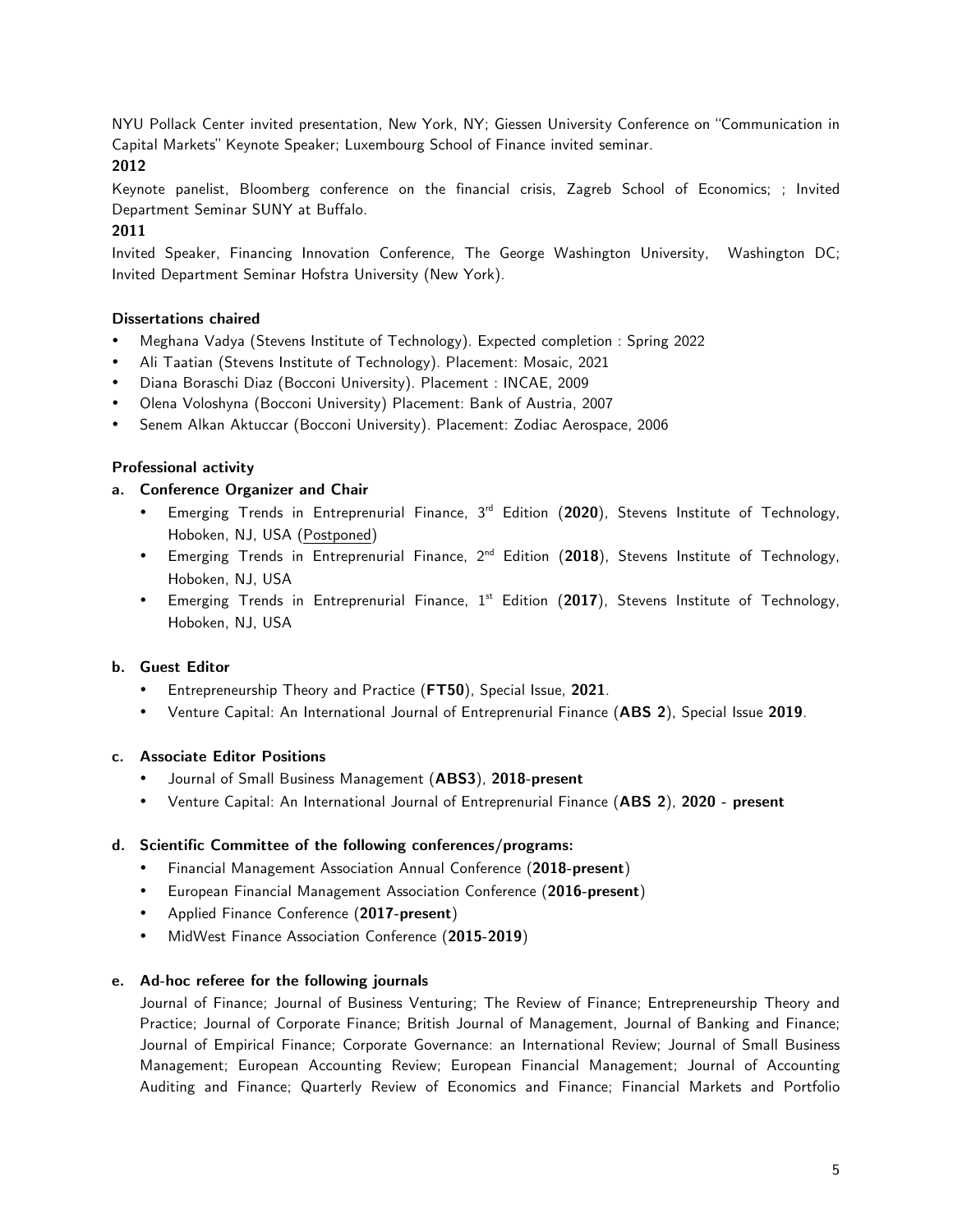Management; Journal of Applied Statistics; Small Business Economics; Journal of Business, Finance and Accounting;

#### **Service**

#### **a) Stevens Institute of Technology**

• 2018-2021: Board of Trustees Investment Committee

#### **b) School of Business**

- 2016-present Faculty Search committees (7 Assistant Professor, 1 Associate Professor, 1 Chaired Associate Professor in Financial innovation)
- 2017/2018 Strategic Planning Committee
- 2019-present: Database Committee (Chair)
- 2018-present: Finance Graduate Curriculum Committee
- 2015-present:Undergraduate Curriculum Committee
- 2015-present: Stevens Ambassador
- •

# **Teaching experience**

#### **a. Teaching Awards**

- Vice-provost for Academics Teaching Excellence commendation (**2016, 2017, 2018, 2020**)
- Best Teacher of the Year Award, Bocconi University (SDA category **2018**)
- Best teacher, Master in Corporate Finance (**2008, 2011, 2017**)

#### **b. Stevens Institute of Techonology, School of Business**

• **Graduate courses**:

Advanced Corporate Finance, 2014-present.

Private Equity and Venture Capital, 2014-present.

- **Undergraduate courses**: Fixed Income, 2014-present. Introduction to Money, Credit and Banking, 2014-present.
- **Fed Challenge Team Mentor:** 2015, 2016, 2017 (The 2016 team advanced to the Fed District Finals).

#### **c. New York University, Stern School of Business**

International Financial Management (4 classes), Spring 2009, 2013 Foundations of Financial Markets (1 class), Fall 2009

#### **d. Bocconi University**

#### • **Graduate courses**:

Capital markets, MCF-Master in Corporate Finance, 2004-present. Corporate finance, MBA, 2008-2009 Advanced Corporate Finance, Global Executive MBA, 2008-2009 Private Equity and Venture Capital, MBA 2002 - 2006 Private Equity and Venture Capital, MCF-Master in Corporate Finance, 2005, 2006 Advanced Corporate Finance, MIEM-Master in International Economics and Management, 2002, 2003 Executive Education Programs and tailored programs.